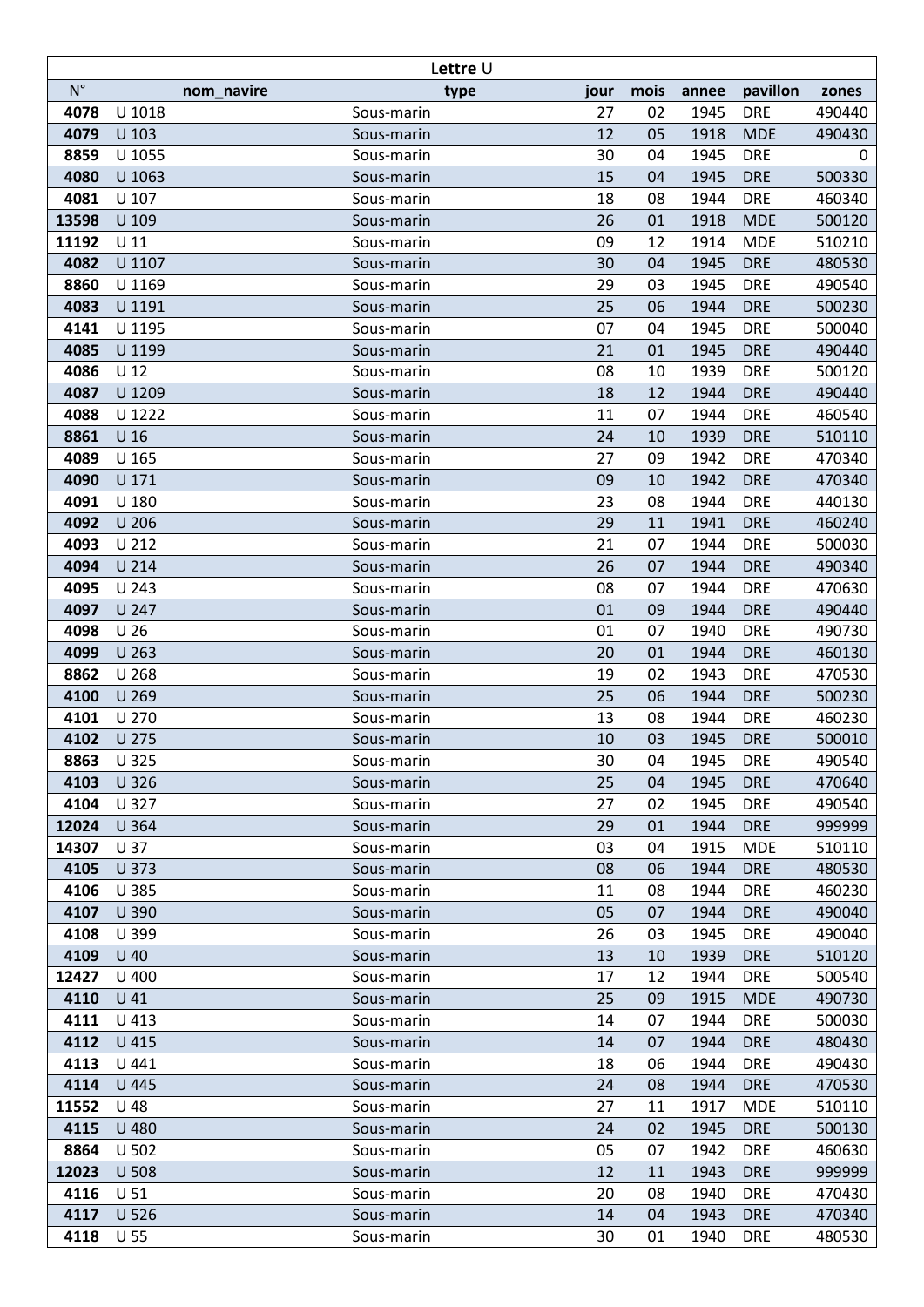| 4119  | U 608         | Sous-marin<br>10 | 08 | 1944 | <b>DRE</b> | 460340      |
|-------|---------------|------------------|----|------|------------|-------------|
| 4120  | U 618         | Sous-marin<br>14 | 08 | 1944 | <b>DRE</b> | 470430      |
| 8865  | U 621         | 18<br>Sous-marin | 08 | 1944 | <b>DRE</b> | 450240      |
| 8866  | U 629         | 07<br>Sous-marin | 06 | 1944 | <b>DRE</b> | 480540      |
| 4121  | U 667         | 25<br>Sous-marin | 08 | 1944 | <b>DRE</b> | 460130      |
| 4122  | U 671         | 04<br>Sous-marin | 08 | 1944 | <b>DRE</b> | 500030      |
| 4123  | U 672         | 18<br>Sous-marin | 07 | 1944 | <b>DRE</b> | 500230      |
| 4124  | U 678         | 16<br>Sous-marin | 07 | 1944 | <b>DRE</b> | 500040      |
| 4125  | U 681         | Sous-marin<br>11 | 03 | 1945 | <b>DRE</b> | 490640      |
| 4126  | U 683         | 12<br>Sous-marin | 03 | 1945 | <b>DRE</b> | 490540      |
| 4127  | U 736         | Sous-marin<br>06 | 08 | 1944 | <b>DRE</b> | 470430      |
| 12251 | U 740         | 07<br>Sous-marin | 06 | 1944 | <b>DRE</b> | 480530      |
| 4128  | U 741         | 15<br>Sous-marin | 08 | 1944 | <b>DRE</b> | 500030      |
| 4130  | U 767         | 18<br>Sous-marin | 06 | 1944 | <b>DRE</b> | 490330      |
| 4131  | U 772         | Sous-marin<br>30 | 12 | 1944 | <b>DRE</b> | 999999      |
| 14306 | $U_8$         | 04<br>Sous-marin | 03 | 1915 | <b>MDE</b> | 500120      |
| 4132  | U 821         | 10<br>Sous-marin | 06 | 1944 | <b>DRE</b> | 480540      |
| 4133  | U 927         | Sous-marin<br>24 | 02 | 1945 | <b>DRE</b> | 490440      |
| 11559 | U 93          | 07<br>Sous-marin | 01 | 1918 | <b>MDE</b> | 470440      |
| 11558 | U 95          | 16<br>Sous-marin | 01 | 1918 | <b>MDE</b> | 500120      |
| 4134  | U 970         | 07<br>Sous-marin | 06 | 1944 | <b>DRE</b> | 450440      |
| 4135  | U 971         | 24<br>Sous-marin | 06 | 1944 | <b>DRE</b> | 490530      |
| 4136  | U 976         | 25<br>Sous-marin | 03 | 1944 | <b>DRE</b> | 460240      |
| 4137  | U 981         | 12<br>Sous-marin | 08 | 1944 | <b>DRE</b> | 450140      |
| 4138  | U 984         | 20<br>Sous-marin | 08 | 1944 | <b>DRE</b> | 480530      |
| 4139  | U 988         | 22<br>Sous-marin | 06 | 1944 | <b>DRE</b> | 490340      |
| 4140  | <b>UB 103</b> | 16<br>Sous-marin | 09 | 1918 | <b>MDE</b> | 500110      |
| 11193 | <b>UB 109</b> | 29<br>Sous-marin | 08 | 1918 | <b>MDE</b> | 510120      |
| 11194 | <b>UB13</b>   | Sous-marin<br>24 | 04 | 1916 | <b>MDE</b> | 510210      |
| 4142  | <b>UB18</b>   | 09<br>Sous-marin | 12 | 1917 | <b>MDE</b> | 490230      |
| 4143  | <b>UB 19</b>  | 30<br>Sous-marin | 11 | 1916 | <b>MDE</b> | 490240      |
| 11195 | <b>UB 20</b>  | Sous-marin<br>28 | 07 | 1917 | <b>MDE</b> | 510210      |
| 4144  | <b>UB 29</b>  | Sous-marin<br>13 | 08 | 1918 | <b>MDE</b> | 510110      |
| 11196 | <b>UB31</b>   | 02<br>Sous-marin | 05 | 1918 | <b>MDE</b> | 510110      |
| 9174  | <b>UB33</b>   | 11<br>Sous-marin | 04 | 1918 | <b>MDE</b> | 510120      |
| 4145  | <b>UB35</b>   | 26<br>Sous-marin | 01 | 1918 | <b>MDE</b> | 510110      |
| 4146  | <b>UB36</b>   | 09<br>Sous-marin | 05 | 1917 | <b>MDE</b> | 510210      |
| 4147  | <b>UB37</b>   | Sous-marin<br>14 | 01 | 1917 | <b>MDE</b> | 500130      |
| 11197 | <b>UB38</b>   | 08<br>Sous-marin | 02 | 1918 | <b>MDE</b> | 510120      |
| 11198 | <b>UB39</b>   | 07<br>Sous-marin | 05 | 1917 | <b>MDE</b> | 510210      |
| 11199 | <b>UB40</b>   | 05<br>Sous-marin | 10 | 1918 | <b>MDE</b> | 510110      |
| 11200 | <b>UB 55</b>  | Sous-marin<br>22 | 04 | 1918 | <b>MDE</b> | 510110      |
| 4148  | <b>UB 56</b>  | Sous-marin<br>19 | 12 | 1917 | <b>MDE</b> | 500110      |
| 14298 | <b>UB58</b>   | Sous-marin<br>10 | 03 | 1918 | <b>MDE</b> | 510110      |
| 11728 | <b>UB 65</b>  | Sous-marin<br>14 | 07 | 1918 | <b>MDE</b> | 500540      |
| 4160  | <b>UB72</b>   | Sous-marin<br>12 | 05 | 1918 | <b>MDE</b> | 500230      |
| 4151  | <b>UB74</b>   | Sous-marin<br>26 | 05 | 1918 | <b>MDE</b> | 500240      |
| 4152  | <b>UB78</b>   | 19<br>Sous-marin | 04 | 1918 | <b>MDE</b> | 500120      |
| 4153  | <b>UB81</b>   | Sous-marin<br>02 | 12 | 1917 | <b>MDE</b> | 500030      |
| 4154  | <b>UC 18</b>  | 19<br>Sous-marin | 02 | 1917 | <b>MDE</b> | 490230      |
| 4155  | <b>UC 21</b>  | 30<br>Sous-marin | 09 | 1917 | <b>MDE</b> | 500140      |
| 4156  | <b>UC 26</b>  | Sous-marin<br>09 | 05 | 1917 | <b>MDE</b> | 510110      |
| 18015 | <b>UC36</b>   | 21<br>Sous-marin | 05 | 1917 | <b>MDE</b> | 480540      |
| 11201 | <b>UC 46</b>  | 08<br>Sous-marin | 02 | 1917 | <b>MDE</b> | 510110      |
| 4157  | <b>UC 50</b>  | Sous-marin<br>07 | 02 | 1918 | <b>MDE</b> | $\mathbf 0$ |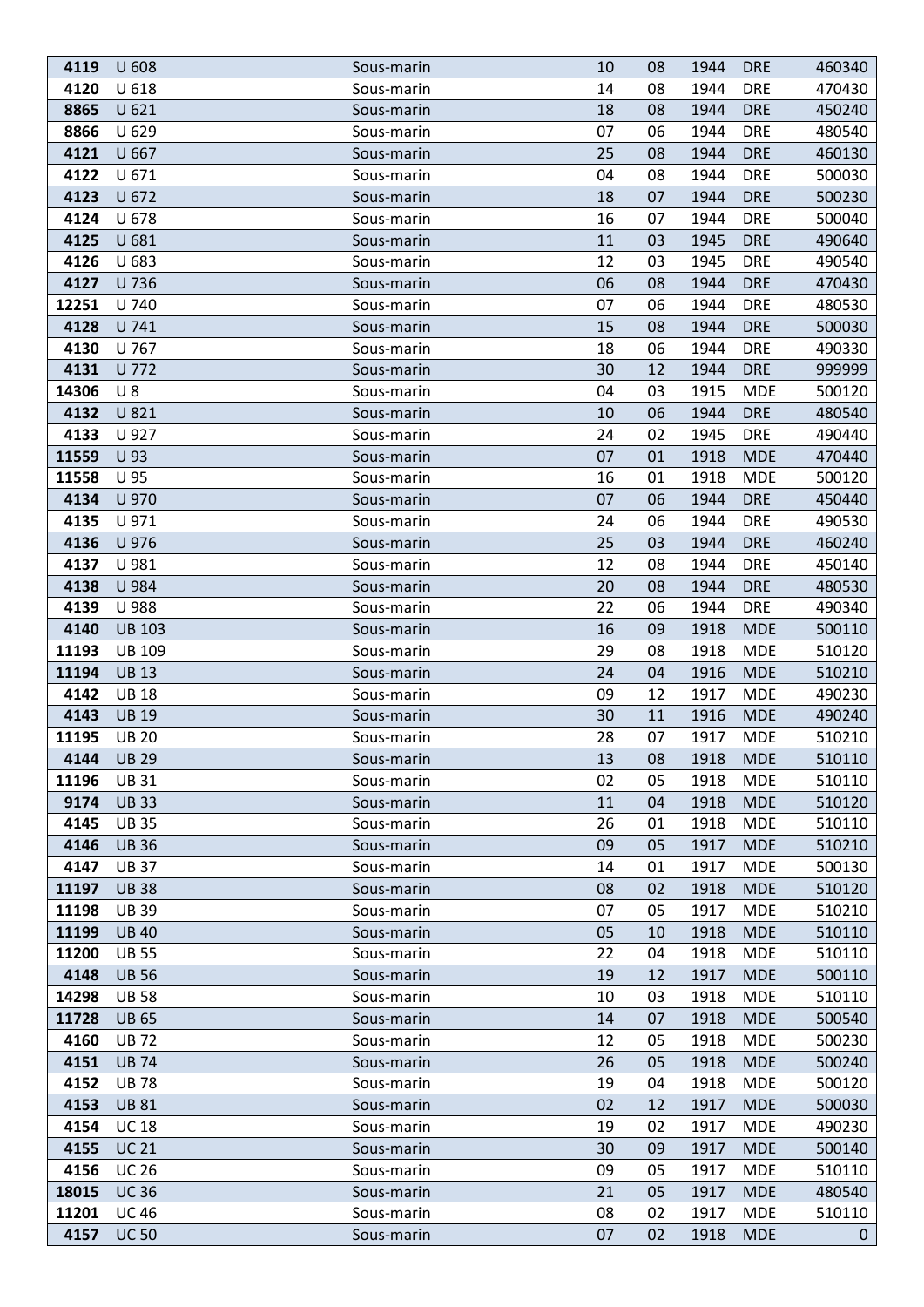| 14297 | <b>UC 61</b>            | Sous-marin              | 26 | 07 | 1917 | <b>MDE</b> | 500120 |
|-------|-------------------------|-------------------------|----|----|------|------------|--------|
| 14299 | <b>UC 62</b>            | Sous-marin              | 14 | 10 | 1917 | <b>MDE</b> | 510220 |
| 4158  | <b>UC 63</b>            | Sous-marin              | 01 | 11 | 1917 | <b>MDE</b> | 510210 |
| 4159  | <b>UC 64</b>            | Sous-marin              | 20 | 06 | 1918 | <b>MDE</b> | 500110 |
| 11202 | <b>UC 65</b>            | Sous-marin              | 03 | 11 | 1917 | <b>MDE</b> | 500020 |
| 11203 | <b>UC 69</b>            | Sous-marin              | 06 | 12 | 1917 | <b>MDE</b> | 490140 |
| 14300 | <b>UC 77</b>            | Sous-marin              | 14 | 07 | 1918 | <b>MDE</b> | 510210 |
| 4161  | <b>UC 78</b>            | Sous-marin              | 09 | 05 | 1918 | <b>MDE</b> | 490140 |
| 14301 | <b>UC 79</b>            | Sous-marin              | 05 | 04 | 1918 | <b>MDE</b> | 500120 |
| 4162  | <b>UFFE</b>             | Caboteur                | 25 | 03 | 1973 | <b>DNK</b> | 500230 |
| 12026 | UIT 21 X GIUSEPPE FINZI | Sous-marin              | 25 | 08 | 1944 | <b>DRE</b> | 440040 |
| 4163  | UJ 1402 X BERLIN        | Chasseur de sous-marins | 28 | 04 | 1943 | <b>DRE</b> | 490440 |
| 8615  | UJ 1403 X MECKLENBURG   | Chasseur de sous-marins | 24 | 10 | 1943 | <b>DRE</b> | 470530 |
| 8614  | UJ 1404 X FRANKEN       | Chasseur de sous-marins | 19 | 08 | 1942 | <b>DRE</b> | 490120 |
| 9331  | UJ 1405                 | Chasseur de sous-marins | 02 | 05 | 1945 | <b>DRE</b> | 470230 |
| 8616  | UJ 1406                 | Chasseur de sous-marins | 15 | 01 | 1943 | <b>DRE</b> | 470340 |
| 8617  | UJ 1408 (?)             | Chasseur de sous-marins | 30 | 06 | 1944 | <b>DRE</b> | 470340 |
| 5580  | UJ 1411 X TREFF III     | Chasseur de sous-marins | 24 | 10 | 1944 | <b>DRE</b> | 470230 |
| 8285  | UJ 1414 X TREFF I       | Chasseur de sous-marins | 13 | 03 | 1945 | <b>DRE</b> | 470340 |
| 8618  | UJ 1420 X EYLAU         | Chasseur de sous-marins | 15 | 07 | 1944 | <b>DRE</b> | 470340 |
| 8619  | UJ 1421 X DELTRA II     | Chasseur de sous-marins | 15 | 07 | 1944 | <b>DRE</b> | 470340 |
| 8416  | UJ 1423 X EMMANUELLA    | Chasseur de sous-marins | 20 | 07 | 1943 | <b>DRE</b> | 470340 |
| 8417  | UJ 1426 X ANTIFER       | Chasseur de sous-marins | 18 | 04 | 1944 | <b>DRE</b> | 470340 |
| 4164  | UJ 1433                 | Chasseur de sous-marins | 27 | 08 | 1944 | <b>DRE</b> | 490020 |
| 8945  | UJ 2205 X JACQUES COEUR | Chasseur de sous-marins | 18 | 04 | 1943 | <b>DRE</b> | 999999 |
| 8992  | <b>ULA</b>              | Cargo                   | 09 | 01 | 1918 | <b>NOR</b> | 490540 |
| 4165  | <b>ULFSBORG</b>         | Cargo                   | 24 | 10 | 1917 | <b>DNK</b> | 450140 |
| 16245 | <b>ULL</b>              | Caboteur                | 04 | 07 | 1917 | <b>NOR</b> | 500230 |
| 8652  | <b>ULLSWATER</b>        | Chalutier               | 19 | 11 | 1942 | <b>HMS</b> | 500430 |
| 10955 | <b>ULLVANG</b>          | Caboteur                | 13 | 11 | 1916 | <b>NOR</b> | 500030 |
| 4167  | <b>ULRICA</b>           | Quatre-mâts             | 07 | 06 | 1897 | <b>GBR</b> | 999999 |
| 17156 | <b>ULRICA</b>           | Galéasse                | 08 | 09 | 1826 | <b>NOR</b> | 500120 |
| 15173 | ULRIKEN                 | Cargo                   | 17 | 11 | 1915 | <b>NOR</b> | 510220 |
| 5712  | <b>ULYSSE</b>           | Chasse-marée            | 24 | 04 | 1869 | <b>FRA</b> | 480440 |
| 14239 | ULYSSE                  | Goélette                | 31 | 10 | 1854 | <b>FRA</b> | 510120 |
| 15969 | <b>ULYSSE</b>           | Chasse-marée            | 09 | 12 | 1825 | <b>FRA</b> | 460240 |
| 15237 | <b>ULYSSES</b>          | Goélette                | 26 | 07 | 1881 | <b>JER</b> | 490230 |
| 11204 | <b>UMBA</b>             | Cargo                   | 30 | 04 | 1918 | <b>GBR</b> | 500020 |
| 9207  | <b>UMBRE</b>            | Cargo                   | 20 | 02 | 1899 | <b>GBR</b> | 500530 |
| 14603 | <b>UMZUMBI</b>          | Paquebot                | 03 | 09 | 1905 | <b>GBR</b> | 480530 |
| 17752 | <b>UNA</b>              | Goélette                | 16 | 01 | 1881 | <b>GBR</b> | 0      |
| 17829 | <b>UNA</b>              | Sloop                   | 15 | 01 | 1881 | <b>GBR</b> | 0      |
| 11697 | <b>UNBEATEN</b>         | Sous-marin              | 11 | 11 | 1942 | <b>HMS</b> | 460640 |
| 11226 | <b>UNDERWOOD</b>        | Cargo                   | 06 | 01 | 1944 | <b>GBR</b> | 490540 |
| 4168  | <b>UNDINE</b>           | Trois-mâts              | 26 | 02 | 1857 | <b>GBR</b> | 460240 |
| 12568 | <b>UNGHERIA</b>         | Cargo                   | 14 | 06 | 1931 | <b>ITA</b> | 480440 |
| 17395 | <b>UNI</b>              | Lougre                  | 21 | 02 | 1846 | <b>FRA</b> | 480430 |
| 12480 | <b>UNICORN</b>          | Caboteur                | 08 | 04 | 1923 | <b>GBR</b> | 500430 |
| 13266 | <b>UNIFLORE</b>         | Dundee                  | 30 | 12 | 1902 | <b>FRA</b> | 470340 |
| 17358 | <b>UNION</b>            | Goélette                | 05 | 11 | 1919 | <b>FRA</b> | 510210 |
| 13243 | <b>UNION</b>            | Goélette                | 02 | 11 | 1919 | <b>FRA</b> | 510210 |
| 4171  | <b>UNION</b>            | Caboteur                | 26 | 01 | 1918 | <b>FRA</b> | 480340 |
| 10970 | <b>UNION</b>            | Trois-mâts barque       | 28 | 12 | 1916 | <b>NOR</b> | 490340 |
| 4174  | <b>UNION</b>            | <b>Bisquine</b>         | 29 | 09 | 1914 | <b>FRA</b> | 480140 |
| 14586 | <b>UNION</b>            | Goélette                | 15 | 03 | 1912 | <b>FRA</b> | 450140 |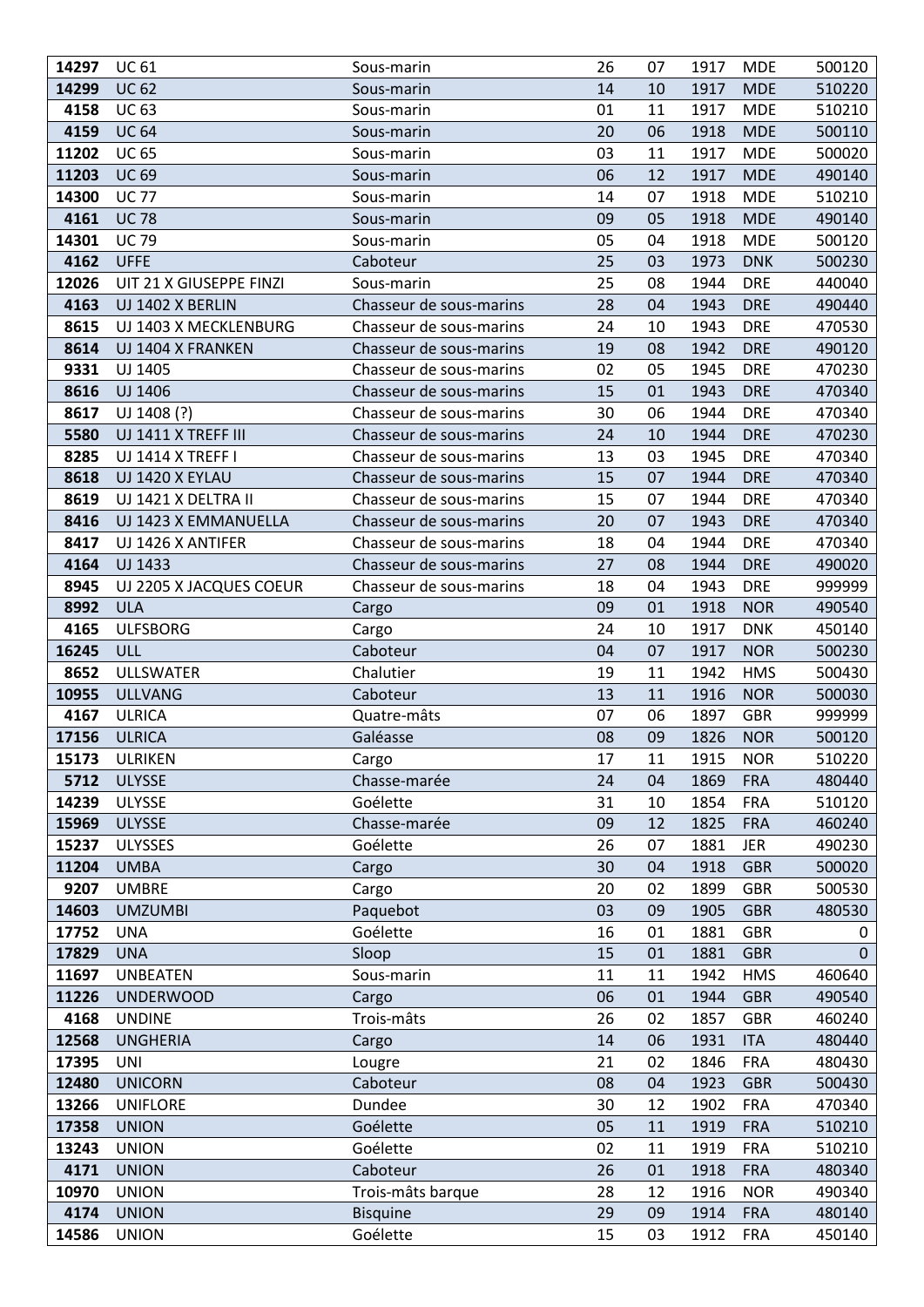| 17228 | <b>UNION</b>               | Dundee            | 21 | 04 | 1905 | <b>GBR</b> | 440140 |
|-------|----------------------------|-------------------|----|----|------|------------|--------|
| 8523  | <b>UNION</b>               | Chalutier         | 27 | 12 | 1902 | <b>FRA</b> | 430140 |
| 13809 | <b>UNION</b>               | <b>Brick</b>      | 14 | 02 | 1890 | <b>FRA</b> | 470530 |
| 4169  | <b>UNION</b>               | Sloop             | 26 | 03 | 1889 | <b>FRA</b> | 490230 |
| 14435 | <b>UNION</b>               | Chaloupe          | 14 | 05 | 1888 | <b>FRA</b> | 470440 |
| 4179  | <b>UNION</b>               | Sloop             | 10 | 09 | 1885 | <b>FRA</b> | 480140 |
| 17558 | <b>UNION</b>               | Trois-mâts barque | 06 | 12 | 1862 | <b>FRA</b> | 500530 |
| 16141 | <b>UNION</b>               | Goélette          | 26 | 10 | 1859 | <b>FRA</b> | 500530 |
| 14620 | <b>UNION</b>               | Sloop             | 22 | 11 | 1852 | <b>FRA</b> | 490020 |
| 4176  | <b>UNION</b>               | Chasse-marée      | 13 | 03 | 1850 | <b>FRA</b> | 490030 |
| 17365 | <b>UNION</b>               | Brick-goélette    | 12 | 02 | 1845 | <b>FRA</b> | 480430 |
| 15696 | <b>UNION</b>               | <b>Brick</b>      | 20 | 03 | 1842 | <b>GBR</b> | 450140 |
| 15805 | <b>UNION</b>               | Dogre             | 18 | 08 | 1839 | <b>FRA</b> | 510430 |
| 4177  | <b>UNION</b>               | Chasse-marée      | 25 | 02 | 1837 | <b>FRA</b> | 490130 |
| 16631 | <b>UNION</b>               | Chasse-marée      | 13 | 11 | 1836 | <b>FRA</b> | 460130 |
| 15807 | <b>UNION</b>               | Dogre             | 12 | 11 | 1833 | <b>FRA</b> | 490240 |
| 9152  | <b>UNION</b>               | <b>Brick</b>      | 27 | 11 | 1827 | <b>FRA</b> | 490010 |
| 15806 | <b>UNION</b>               | Chasse-marée      | 18 | 12 | 1817 | <b>FRA</b> | 450140 |
| 11418 | <b>UNION</b>               | <b>Brigantin</b>  | 04 | 03 | 1778 | <b>FRA</b> | 490140 |
| 4170  | <b>UNION</b>               | Voilier           | 21 | 01 | 1778 | <b>ESP</b> | 470230 |
| 4178  | <b>UNION</b>               | Voilier           | 16 | 10 | 1775 | <b>GBR</b> | 460130 |
| 17017 | <b>UNION</b>               | Chasse-marée      | 25 | 12 | 1768 | <b>FRA</b> | 470440 |
| 17029 | <b>UNION</b>               | Sloop             | 13 | 03 | 1760 | <b>FRA</b> | 470440 |
| 4175  | <b>UNION</b>               | Trois-mâts        | 28 | 02 | 1747 | <b>FRA</b> | 460130 |
| 10619 | <b>UNION</b>               | <b>Brick</b>      | 29 | 12 | 1705 | <b>FRA</b> | 470230 |
| 4173  | <b>UNION</b>               | Vaisseau          | 00 | 00 | 1608 | <b>GBR</b> | 470440 |
| 14115 | <b>UNION BAYONNAISE</b>    | Caboteur          | 03 | 01 | 1875 | <b>FRA</b> | 430140 |
| 10621 | <b>UNION FAIT LA FORCE</b> | Bateau de pêche   | 14 | 10 | 1910 | <b>FRA</b> | 470230 |
| 4172  | <b>UNION II</b>            | Remorqueur        | 17 | 06 | 1919 | <b>FRA</b> | 480430 |
| 13642 | <b>UNION NEPTUNE</b>       | Cargo             | 22 | 07 | 2011 | COK        | 450140 |
| 16380 | <b>UNION REPUBLICAINE</b>  | Dundee            | 25 | 09 | 1917 | <b>FRA</b> | 999999 |
| 9160  | <b>UNION STAR</b>          | Caboteur          | 19 | 12 | 1981 | <b>IRL</b> | 500530 |
| 4181  | <b>UNIONE</b>              | Cargo             | 10 | 04 | 1916 | <b>ITA</b> | 490640 |
| 11247 | <b>UNIQUE</b>              | <b>Barge</b>      | 02 | 05 | 1942 | <b>GBR</b> | 510120 |
| 17370 | <b>UNIQUE</b>              | Chasse-marée      | 04 | 08 | 1844 | <b>FRA</b> | 490010 |
| 14191 | <b>UNITE</b>               | <b>Brick</b>      | 07 | 01 | 1870 | <b>FRA</b> | 470440 |
| 4182  | <b>UNITE</b>               | Galiote           | 18 | 05 | 1802 | <b>FRA</b> | 460240 |
| 15055 | <b>UNITED</b>              | Sloop             | 08 | 10 | 1877 | <b>GBR</b> | 480340 |
| 9175  | <b>UNITY</b>               | Cargo             | 02 | 05 | 1918 | <b>GBR</b> | 500120 |
| 12743 | <b>UNITY</b>               | Cargo             | 10 | 10 | 1895 | <b>GBR</b> | 490010 |
| 13430 | <b>UNITY</b>               | Cargo             | 19 | 05 | 1891 | <b>GBR</b> | 430140 |
| 14917 | <b>UNITY</b>               | Brick-goélette    | 28 | 04 | 1880 | <b>GBR</b> | 480240 |
| 15823 | <b>UNITY</b>               | Goélette          | 06 | 02 | 1851 | <b>GBR</b> | 490030 |
| 5715  | <b>UNITY</b>               | <b>Brick</b>      | 00 | 11 | 1775 | <b>GBR</b> | 460130 |
| 12334 | <b>UNTIRING</b>            | Sous-marin        | 27 | 07 | 1957 | <b>HMS</b> | 500430 |
| 12908 | <b>UPPINGHAM</b>           | Cargo             | 23 | 11 | 1890 | <b>GBR</b> | 510430 |
| 11205 | <b>UPSTART</b>             | Sous-marin        | 29 | 07 | 1959 | <b>HMS</b> | 500140 |
| 16030 | <b>UPTON CASTLE</b>        | Chalutier         | 24 | 04 | 1917 | <b>GBR</b> | 999999 |
| 13686 | <b>URANIA</b>              | Cargo             | 13 | 06 | 1931 | <b>GRC</b> | 510220 |
| 10620 | <b>URANIA</b>              | Brick-goélette    | 12 | 10 | 1858 | <b>NOR</b> | 470230 |
| 9332  | <b>URANUS</b>              | Chalutier côtier  | 26 | 04 | 2002 | <b>FRA</b> | 460230 |
| 4183  | <b>URBINO</b>              | Cargo             | 24 | 09 | 1915 | <b>GBR</b> | 490730 |
| 13957 | <b>URIARTE 3</b>           | Cargo             | 22 | 01 | 1907 | <b>ESP</b> | 450140 |
| 4184  | <b>URIBITARTE</b>          | Cargo             | 02 | 12 | 1916 | <b>ESP</b> | 480530 |
| 11275 | <b>URSA</b>                | Cargo             | 17 | 09 | 1918 | <b>SWE</b> | 500330 |